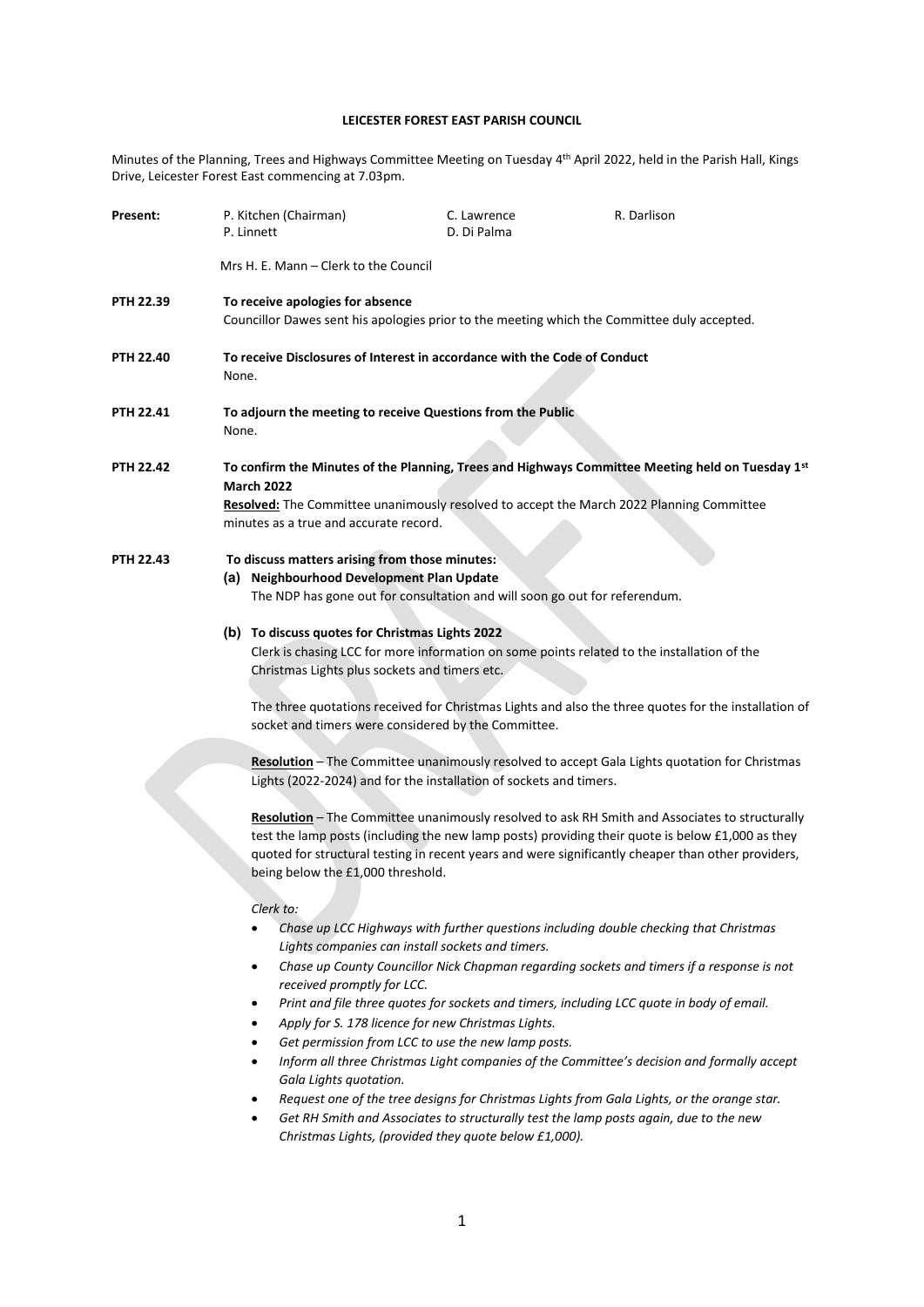*The Parish Council has the power to spend money on Christmas lights under the Local Government Act 1972, s. 144 (power to encourage visitors and provide conference and other facilities).*

- **(c) To discuss £25,000 funding each County Councillor is receiving for Highways Improvements** Awaiting clarification from a County Councillor on what the give way signs on Kings Walk will be.
- **(d) New bench for verge outside Forest Park Restaurant update** Fitted.
- **(e) To discuss email received 07.12.2021 from Highways Priorities team regarding accident on Warren Lane**

South Charnwood High School: Clerk has spoken to the school and Orbit (bus company).

Orbit have agreed to move the bus stop to the green on Magnolia Close from 25.04.2022 and will inform parents of the decision.

### Bosworth Academy:

Clerk awaiting call back form teacher in charge of transport.

#### *Clerk to:*

- *Thank Orbit Coaches for moving the bus stop.*
- *Chase up Bosworth Academy.*
- *Reply to original parent to explain action taken.*

#### **(f) To discuss email from LCC Highways regarding a crossing on the A47**

District Councillor Coar is liaising with County Councillor Nick Chapman as Councillor Coar agrees LCC have missed the point with the email they sent to the Clerk.

## **PTH 22.44 To discuss Planning Applications:**

- **(a) 22/0212/HH – 27 Lodge Close – first floor and 2 storey front extension with alterations to front gable and single storey front, side and rear extensions and associated alterations** No Comment.
- **(b) 21/0512/FUL – Kathleen Rutland Home 117 Hinckley Road – various amends – PLUS EMAIL RECEIVED FROM DEVELOPMENT COMPANY REGARDING THIS APPLCIATION** No Comment.

*Clerk to contact Vista (per Vista email) and all Councillors and arrange a suitable time to visit the site and meet Vista's CEO to understand the plans in more detail.*

**(c) 22/0001/HH – 28 Acres Road – two and single storey side and rear extensions and associated alterations** No Comment.

**(d) 22/0286/ADV – 2 Hinckley Road – 1 x internally illuminated fascia sign split into 3 panels due to length**

No Comment.

## **PTH 22.45 To note Planning Decisions made:**

- **(a) 22/0072/HH – 15 Plough Close – single storey rear extension – GRANTED** Noted.
- **(b) 22/0021/HH – 11 Cox Meadow – single storey rear extension – GRANTED** Noted.
- **(c) 22/0053/HH – 1 Packer Avenue – single storey side and rear extension – GRANTED** Noted.